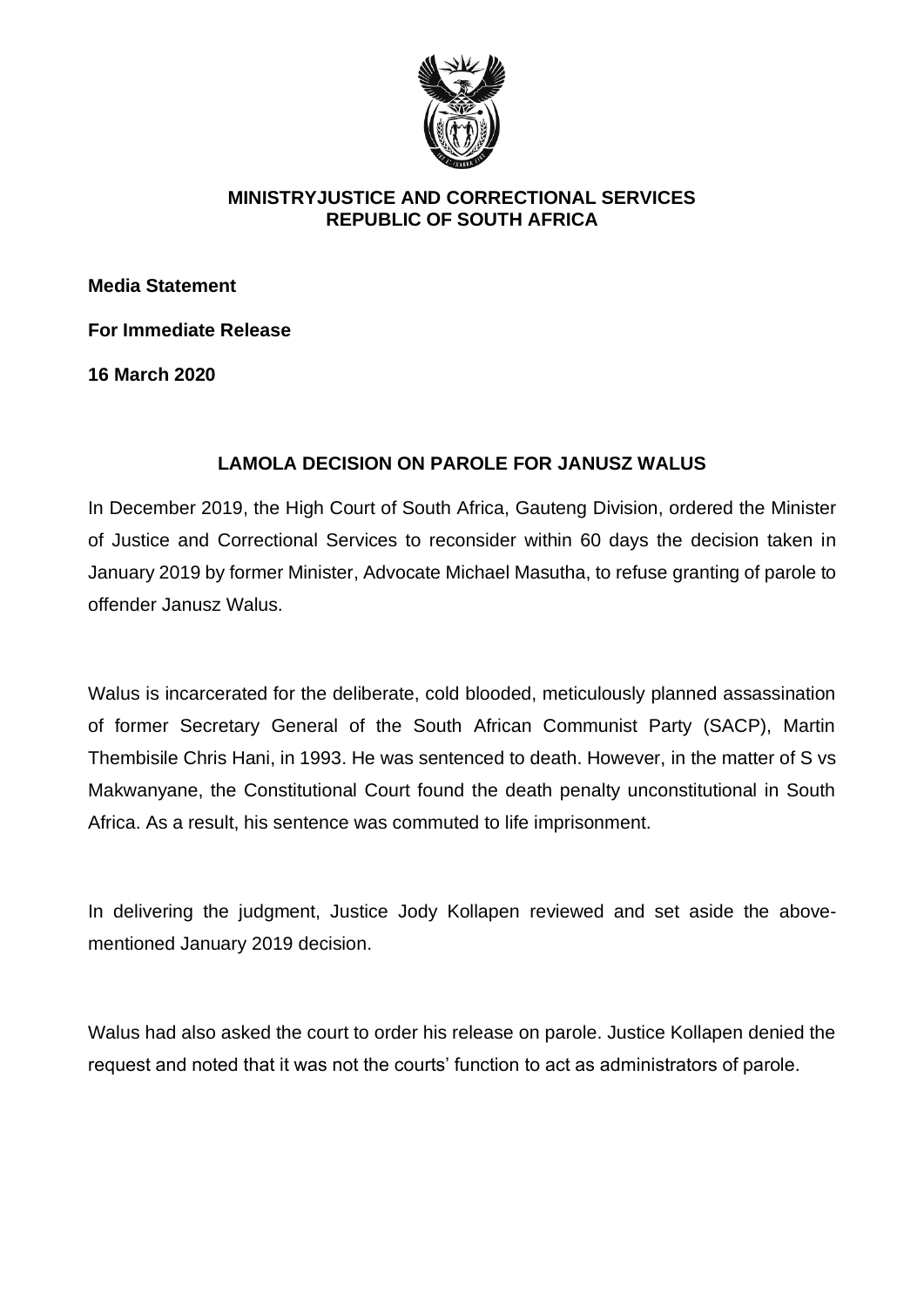In explaining his rationale for remittal, Justice Kollapen explained that administrators are generally equipped by experience, access to resources and information to make such decisions. He further noted that parole decisions are notoriously difficult since the decisionmaker is required to reconcile different interests and imperatives. This accords with the principle that underpins the separation powers doctrine.

Justice Kollapen further stated that offender Walus is serving a life sentence and while he is eligible for consideration for release on parole, it must be noted that a life sentence does not create an automatic entitlement to release after a designated period of incarceration.

Minister Lamola after acquainting himself with the judgment of Justice Kollapen and other judgments relating to the Walus matter is ready to pronounce himself on the application to consider placing Walus on parole. It is worth noting that parole is a conditional release of a sentenced offender, it is not a right, but a privilege.

## **Factors taken into consideration**

When taking this decision, Minister Lamola had regard to the full record of this matter which includes the latest profile of the offender, previous judgments by the High Court and the Supreme Court of Appeal, all the relevant reports and submissions made by Mrs Limpho Hani and the SACP.

# **This also includes the following positive factors attributed to the offender such as:**

- His behaviour and adjustment during his incarceration and the clean record he has within the correctional centre where he is incarcerated;
- The multidisciplinary programmes attended by the offender within the correctional centre which are aimed at his rehabilitation;
- The availability of support systems to the offender and employment prospects in the event of him being placed on parole;
- The fact that Walus is a first-time offender;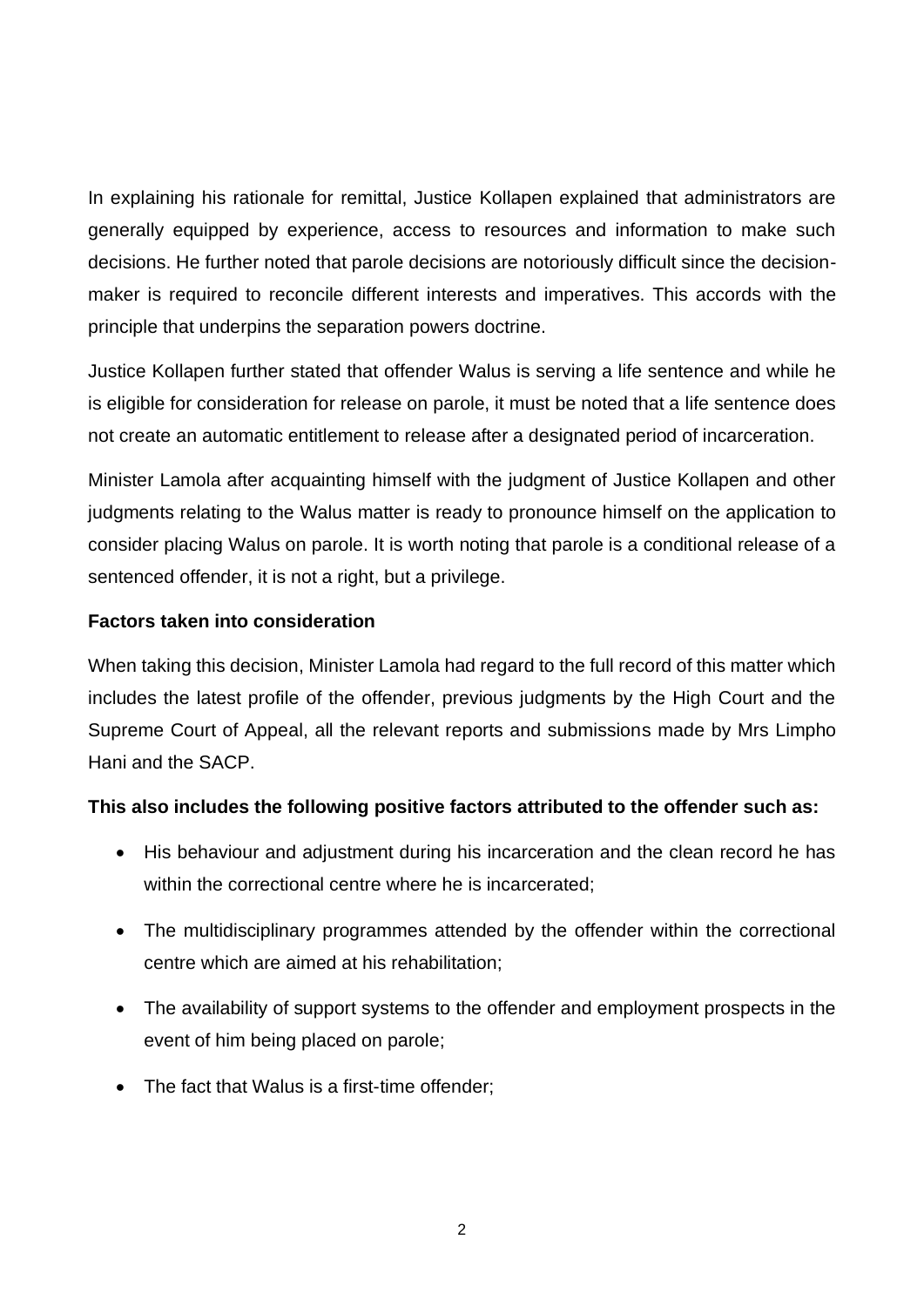- The reports of psychologists and social workers;
- The remorse on the part of the offender for the crime of murder committed;
- The opinion of psychologists that the risk of the offender re-offending is low; and
- The fact that offender Walus has spent 27-years in prison and has made several applications to be considered for parole which were denied.

Notwithstanding the above, Minister Lamola also considered the negative factors such as the nature and seriousness of the crime of the cold-blooded political assassination committed by offender Walus and the fact that the court sought to impose the severest punishment that the law permits.

For instance, the following sentencing remarks were taken into account.

At the time of imposition of sentence, the trial court and the Supreme Court of Appeal made the following remarks, amongst others:

- i. "*The murder was a deliberate, cold-blooded one…It was preceded by weeks of planning*",
- ii. "*The accused performed an act of assassination on a person who had attained prominence in public affairs in South Africa, whose killing was likely, to the knowledge of the accused, to cause far-reaching, highly emotive reactions, with very damaging, serious consequences and extremely harmful effects for the entire society in South Africa."*
- *iii.* "*The killing was cold blooded…after the first bullet struck him, the accused came close up and administered the coup de grace from close range*."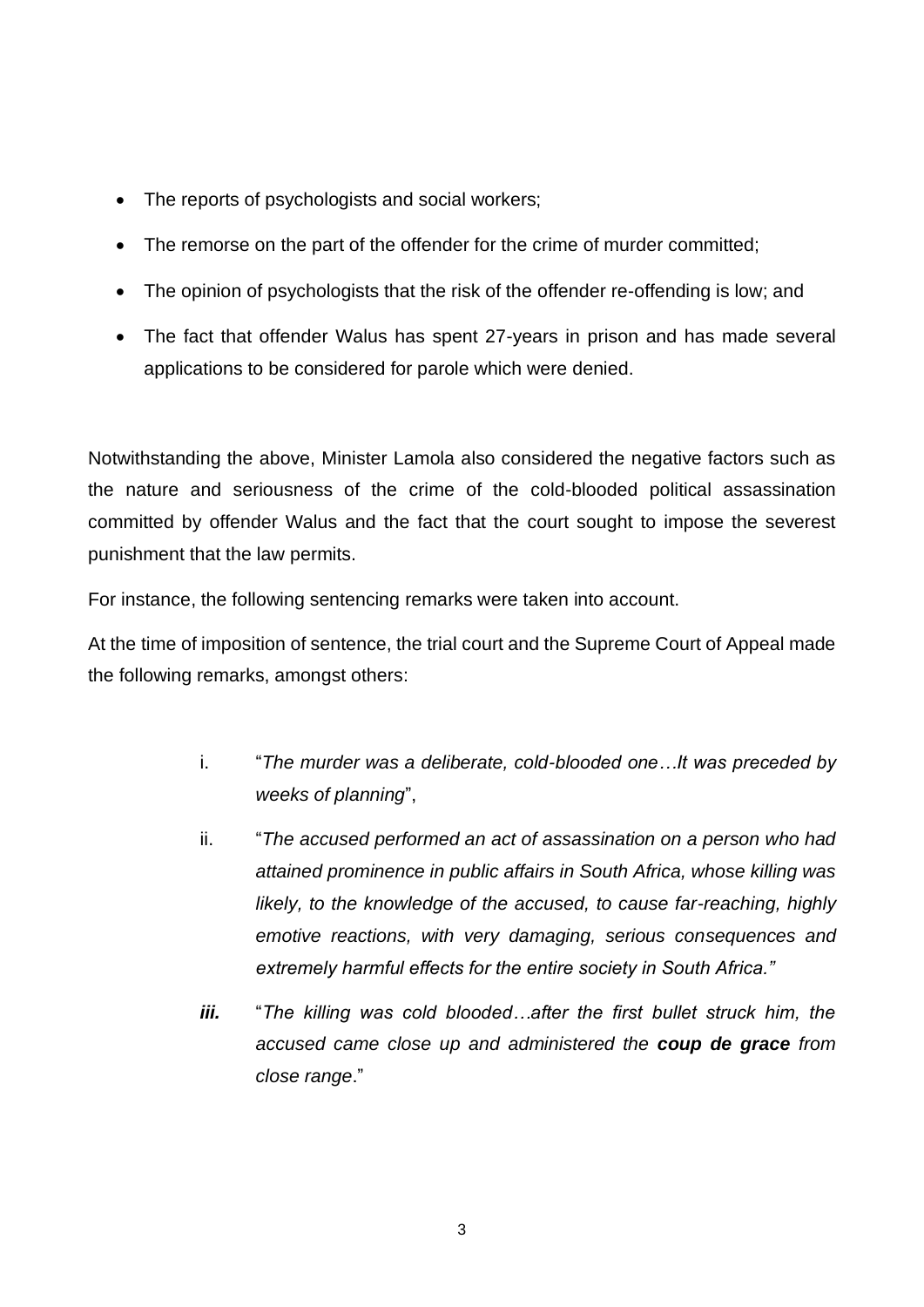- iv. "*This was a cold-blooded assassination of a defenceless victim. The crime of the two appellants, Offender Walus and the late Clive Derby-Lewis was a calculated one. Well in advance of its commission, careful preparations were made both for the murder and for the concealment of the identity of its dastardly perpetrators. Their atrocious crime demands the severest punishment which the law permits*."
- v. In imposing the death sentence, the trial court stated that it wished "*to send out the message loud and clear to any who contemplate assassination of political leaders as an acceptable option, what view the court takes of such conduct*".

From this, it is clear that the political assassination of the late Hani was executed with the intention to create chaos and mayhem in the country.

Minister Lamola says, "*the record before me clearly reveals that the court took this fact into consideration when sentencing Walus to death. The crime was intended and had the potential to bring about a civil war within the Republic at the time. It must also be noted that Walus was convicted of murder with no extenuating circumstances having been found to be present*."

"*I have also taken note of the legal regime applicable based on the date on which Walus committed the crime. This implies that should it be my decision to approve his placement on parole, he would be on parole for a maximum period of three years, less any possible remissions for which he might qualify,"* added Lamola.

*"Considering this fact, placing offender Walus on parole would negate the severity that the court sought when sentencing him. With this premise, and balancing both negative and positive factors, the placement on parole for offender Walus is not approved at this stage,"* concludes Minister Lamola